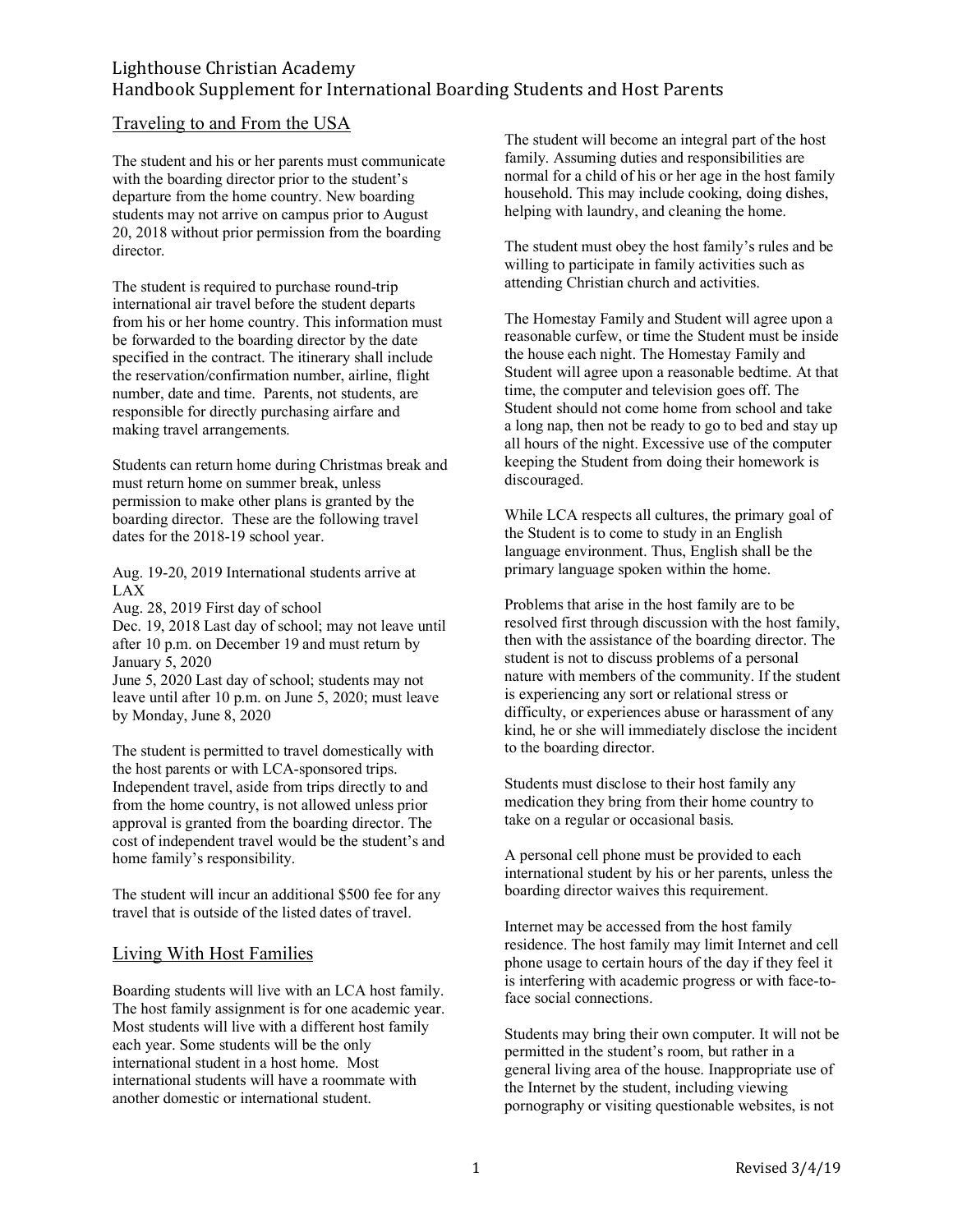## Lighthouse Christian Academy Handbook Supplement for International Boarding Students and Host Parents

acceptable. Such activity may result in program termination.

The student may not operate a motorized vehicle including the host family's vehicle or any friend's vehicle. Nor will the student get his/her driver license while attending LCA.

The student is forbidden from participating in any dangerous sports or activities such as hang gliding, bungee jumping, and skydiving. The home family will accept full responsibility for any situation arising from the student's involvement in a forbidden activity.

Homestay Family is granted authority by Legal Guardian/Parent's signature on the enrollment package to act in the best interest of the Student in terms of school decisions as well as any other routine day-to-day life choices.

Homestay Family is granted authority by Legal Guardian/Parent's signature on the enrollment package to act in the best interest of the Student in terms of medical emergencies and treatments. Homestay family will notify LCA as soon as possible should a medical situation arise.

#### LCA International Boarding Students

Will be placed at an appropriate grade level and may be slightly older or younger than their peers.

Will attend school regularly; will be enrolled as a full-time student.

Must make a concerted effort to make satisfactory academic progress and must be involved in some co-curricular activities. If a student is achieving a C average or lower, the host family and boarding director may require study hours and limit co-curricular and weekend activities until the grade is improved.

Will obey the disciplinary rules of LCA and will be respectful of school staff and faculty.

Will make a concerted effort to improve his or her ability in the English language.

Will make an effort to get involved in our community by attending and participating in school, church, and/or community events. The student should not spend all his or her time with other international students and should seek guidance from host parents and school personnel when choosing friends.

Must obey the laws of the United States and the states where they live and visit. A student found guilty of violating the law will be returned home, at his family's own expense, as soon as authorities release the student.

Are not allowed to possess or use illegal drugs or other substances.

Are not allowed to smoke and/or use or possess of any tobacco products.

Are not allowed to drink or possess any alcoholic beverages. United States law strictly forbids the consumption of alcohol by anyone under age 21.

Will abstain from all sexual activity. Any romantic involvement or dating is prohibited.

Are not allowed to view pornography, either in magazines or online.

Are not allowed to possess or use firearms, knives or objects that could be used as a weapon.

May not take any action that may change the nature of his or her life (e.g., become engaged or married).

Are not allowed to get any new tattoos or body piercings while participating in the boarding program.

The student's acceptance into Lighthouse Christian Academy does not guarantee athletic eligibility. An eligibility ruling is made for each individual case by the California Interscholastic Federation (CIF). International students are usually NOT eligible for varsity sports their first academic year at LCA, but may participate in varsity practices.

Medical insurance is provided for international students, but costs due to pre-existing conditions will be the responsibility of the home parents.

Student who is 18 or turns 18 during their program agrees to abide by all of the same policies.

Student must fully vacate premises and take all personal belongings after the program dates have expired.

### Home Parents

Parents must communicate directly with the boarding